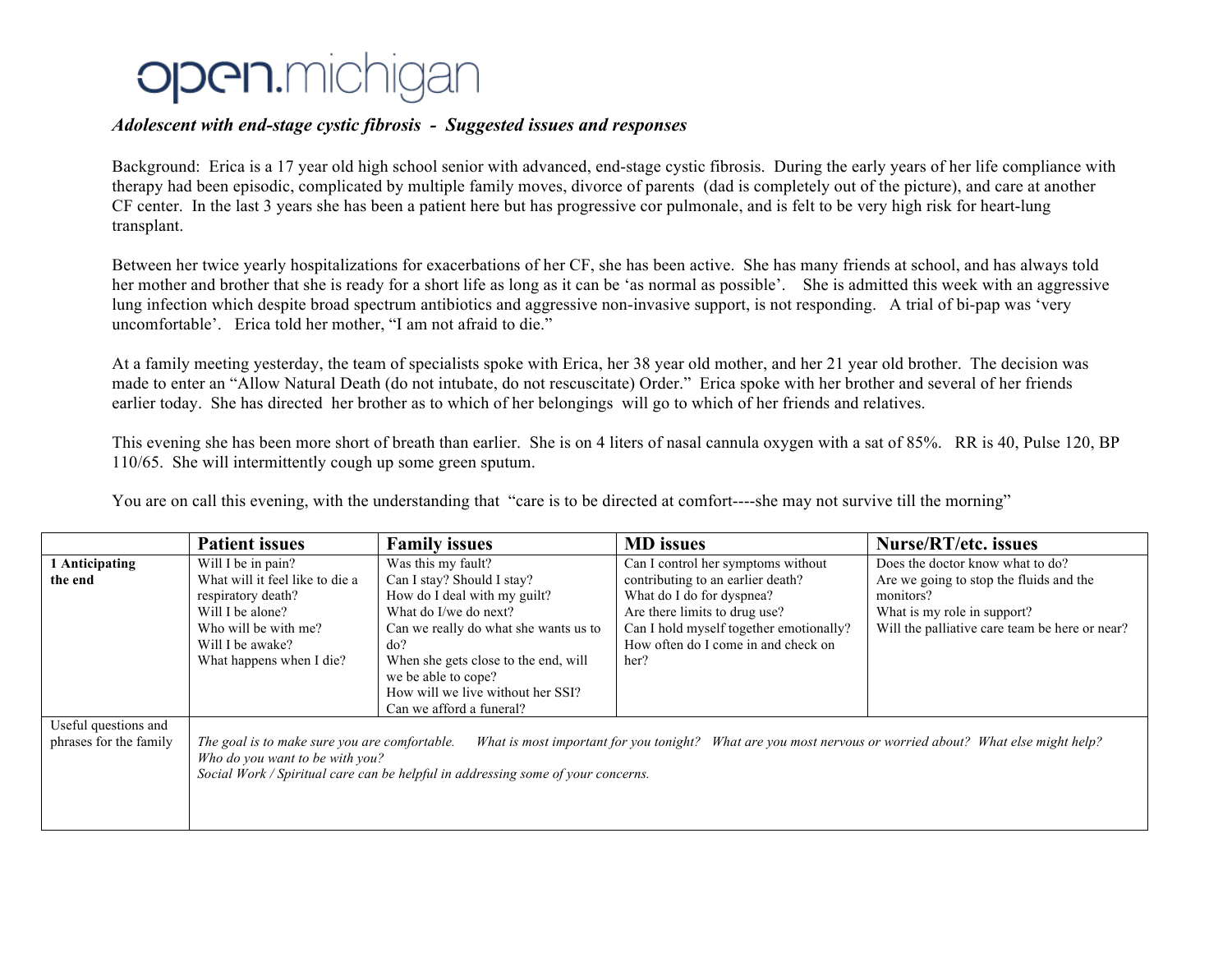|                                                                          | <b>Patient issues</b>                                                                                                                                                                                                                                                                                                                                                                                                                                                   | <b>Family issues</b>                                                                        | <b>MD</b> issues                                                                                                                                                                                                                                                | <b>Nurse/RT/etc. issues</b>                                                                                                                                       |
|--------------------------------------------------------------------------|-------------------------------------------------------------------------------------------------------------------------------------------------------------------------------------------------------------------------------------------------------------------------------------------------------------------------------------------------------------------------------------------------------------------------------------------------------------------------|---------------------------------------------------------------------------------------------|-----------------------------------------------------------------------------------------------------------------------------------------------------------------------------------------------------------------------------------------------------------------|-------------------------------------------------------------------------------------------------------------------------------------------------------------------|
| 2. Pain, discomfort,<br>dyspnea                                          | Should I tolerate discomfort<br>for the sake of my family?<br>Will the medicines make me<br>so sleepy that I won't be able<br>to talk with my family?                                                                                                                                                                                                                                                                                                                   | Will the medicines make her stop<br>breathing?                                              | For dyspnea:<br>Morphine 0.05 to 0.1mg per kg<br>$\alpha$<br>Hydromorphone 0.01 mg/kg<br>Morphine or hydromorphone PCA<br>Inhaled opiates: there is anecdotal, but no<br>controlled randomized studies that<br>support their use, but a trial may be<br>useful. | Nasal cannula may make talking easier than<br>the mask.<br>Turn of the monitors.<br>Positioning options for increased comfort.<br>Fan to relieve dyspnea.         |
| Useful questions and<br>phrases for the patient<br>and the family        | We want to focus on you (your daughter, your sister) and not on the monitor. If more oxygen makes you feel better, we will turn it up.<br>We will use medicine in doses that will lessen that feeling that it is hard to breathe. At large doses, these medicines can slow down someone's breathing. We do not<br>anticipate using high doses, but if we do our intention is to use just enough to relieve discomfort Remember our goal now is to keep her comfortable. |                                                                                             |                                                                                                                                                                                                                                                                 |                                                                                                                                                                   |
|                                                                          | <b>Patient issues</b>                                                                                                                                                                                                                                                                                                                                                                                                                                                   | <b>Family issues</b>                                                                        | <b>MD</b> issues                                                                                                                                                                                                                                                | Nurse/RT/etc. issues                                                                                                                                              |
| 3. I's & O's of dying<br>May include:<br>Secretions, noisy<br>breathing  | Will it hurt me to eat or drink?                                                                                                                                                                                                                                                                                                                                                                                                                                        | Noisy, raspy breathing is distressing to<br>listen to.                                      | Turn of IV fluids and tube feeding if<br>secretions are a problem.<br>Robinul (glycopyrrolate)<br>Atropine<br>Scopolamine patch (may take hours to<br>have an effect. Sedating)                                                                                 |                                                                                                                                                                   |
| Nausea, vomiting<br>(not likely)<br><b>Bleeding (not likely</b><br>here) |                                                                                                                                                                                                                                                                                                                                                                                                                                                                         |                                                                                             |                                                                                                                                                                                                                                                                 |                                                                                                                                                                   |
| Useful questions and<br>phrases for the family                           | Remember that our main objective is your comfort.                                                                                                                                                                                                                                                                                                                                                                                                                       | juice or ice chips. If that goes well we can see about trying other liquids or even solids. |                                                                                                                                                                                                                                                                 | If you feel hungry and want to eat or drink something, you can certainly do so. We would recommend something light and easy to digest—perhaps starting with apple |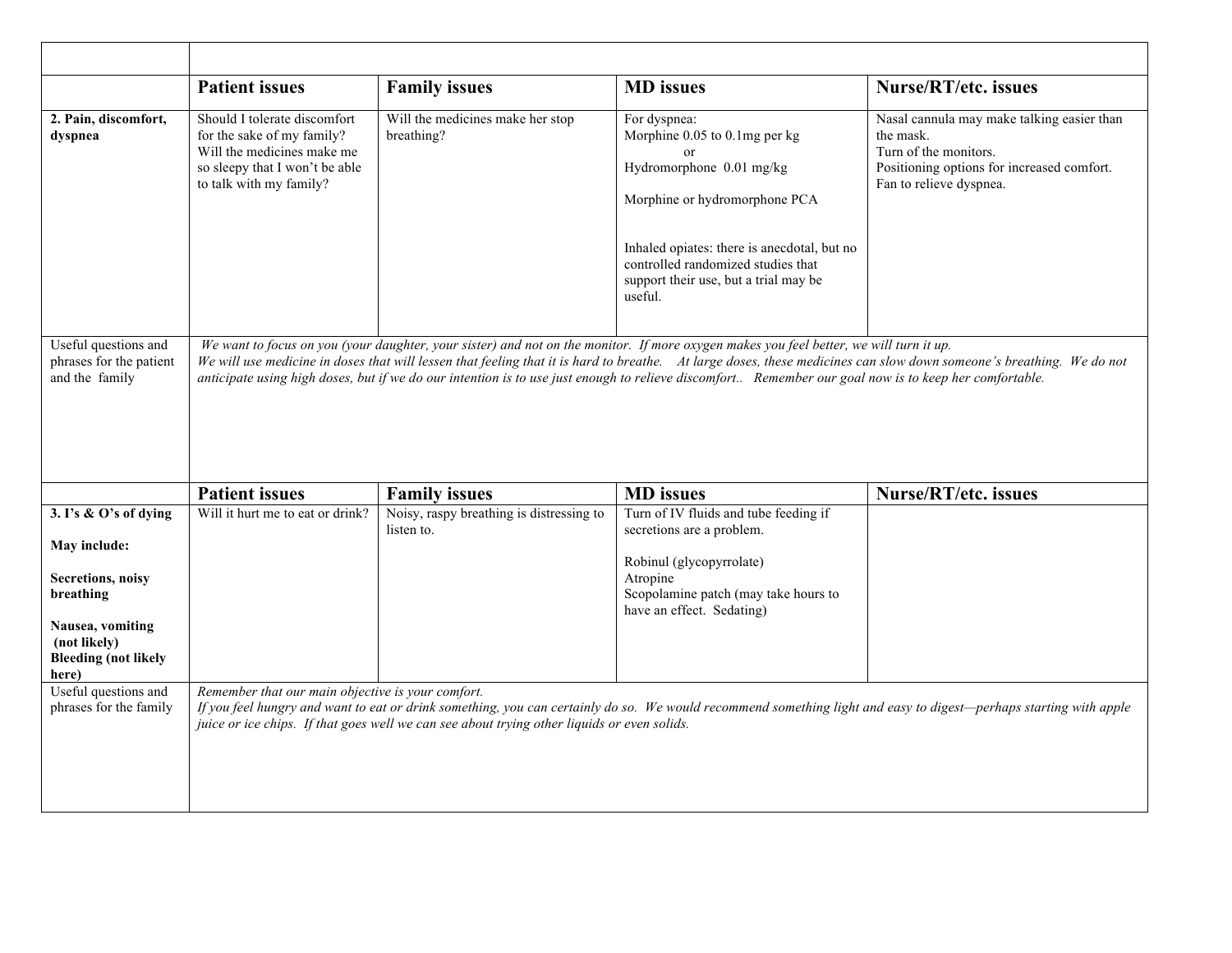|                                                | <b>Patient issues</b>                                                                                                                                                                                                                                                                                                                                                                                                                                                                                                                                                                                                                                                                                                                                                              | <b>Family issues</b>                                                                            | <b>MD</b> issues                                                                                                                                    | Nurse/RT/etc. issues                                                                                                                                |
|------------------------------------------------|------------------------------------------------------------------------------------------------------------------------------------------------------------------------------------------------------------------------------------------------------------------------------------------------------------------------------------------------------------------------------------------------------------------------------------------------------------------------------------------------------------------------------------------------------------------------------------------------------------------------------------------------------------------------------------------------------------------------------------------------------------------------------------|-------------------------------------------------------------------------------------------------|-----------------------------------------------------------------------------------------------------------------------------------------------------|-----------------------------------------------------------------------------------------------------------------------------------------------------|
| 4. Seizures, agitation,<br>myoclonus           | I'm scared, I'm nervous.                                                                                                                                                                                                                                                                                                                                                                                                                                                                                                                                                                                                                                                                                                                                                           | I can't stand to see her so scared!                                                             | Treat pain and dypnea more aggressively.<br>Benzodiazepines at small doses is needed<br>(lorazepam 0.01mg/kg)<br>Myoclonus may be from high d       | Low lighting, comfortable chairs for the<br>family. "De-Medicalize" as much as possible.                                                            |
| Useful questions and<br>phrases for the family | Don't be afraid to reminisce about some of your best times together.<br>Is there anything in particular that is important for you to say to each other right now?                                                                                                                                                                                                                                                                                                                                                                                                                                                                                                                                                                                                                  |                                                                                                 |                                                                                                                                                     |                                                                                                                                                     |
|                                                | <b>Patient issues</b>                                                                                                                                                                                                                                                                                                                                                                                                                                                                                                                                                                                                                                                                                                                                                              | <b>Family issues</b>                                                                            | <b>MD</b> issues                                                                                                                                    | Nurse/RT/etc. issues                                                                                                                                |
| 5. Last breaths                                | How is my family going to do<br>after I'm gone?                                                                                                                                                                                                                                                                                                                                                                                                                                                                                                                                                                                                                                                                                                                                    | Am I going to be able to hold it<br>together?<br>What will it look like?<br>Will she be scared? | Time to death is unpredictable.<br>Breathing will become irregular. The<br>'last gasp' is often not the last breath.<br>What should I be ready for? | Will I be able to control my emotions?<br>What should I say?<br>Am I going to give her that last dose of<br>morphine that 'tips her over the edge'? |
| Useful questions and<br>phrases for the family | Don't be afraid to tell her that you are going to miss her, that you are going to be OK, and that it is OK for her to let go.<br>One thing that you can let her know: You promise that someone will be with her, that you won't leave her alone.<br>Let us know how much or how little you would like me to be present in the room with you. Different families have different needs and I would like to meet your<br>expectations to the best of my ability.<br>We may know the end is near when her breathing becomes irregular and has pauses and some gasps followed by pauses. It won't surprise us if you hear a large<br>breath or gasp followed by a pause that you think is her final breathand then she takes another. Let us know if she looks uncomfortable or scared. |                                                                                                 |                                                                                                                                                     |                                                                                                                                                     |
|                                                | <b>Patient issues</b>                                                                                                                                                                                                                                                                                                                                                                                                                                                                                                                                                                                                                                                                                                                                                              | <b>Family issues</b>                                                                            | <b>MD</b> issues                                                                                                                                    | Nurse/RT/etc. issues                                                                                                                                |
| 6. After the death                             |                                                                                                                                                                                                                                                                                                                                                                                                                                                                                                                                                                                                                                                                                                                                                                                    | What do we do now?                                                                              | Prounouncing death:<br>Advise family that you will be listening                                                                                     | Time for family to be with the body.<br>What tubes or IV's can and can't be removed?                                                                |